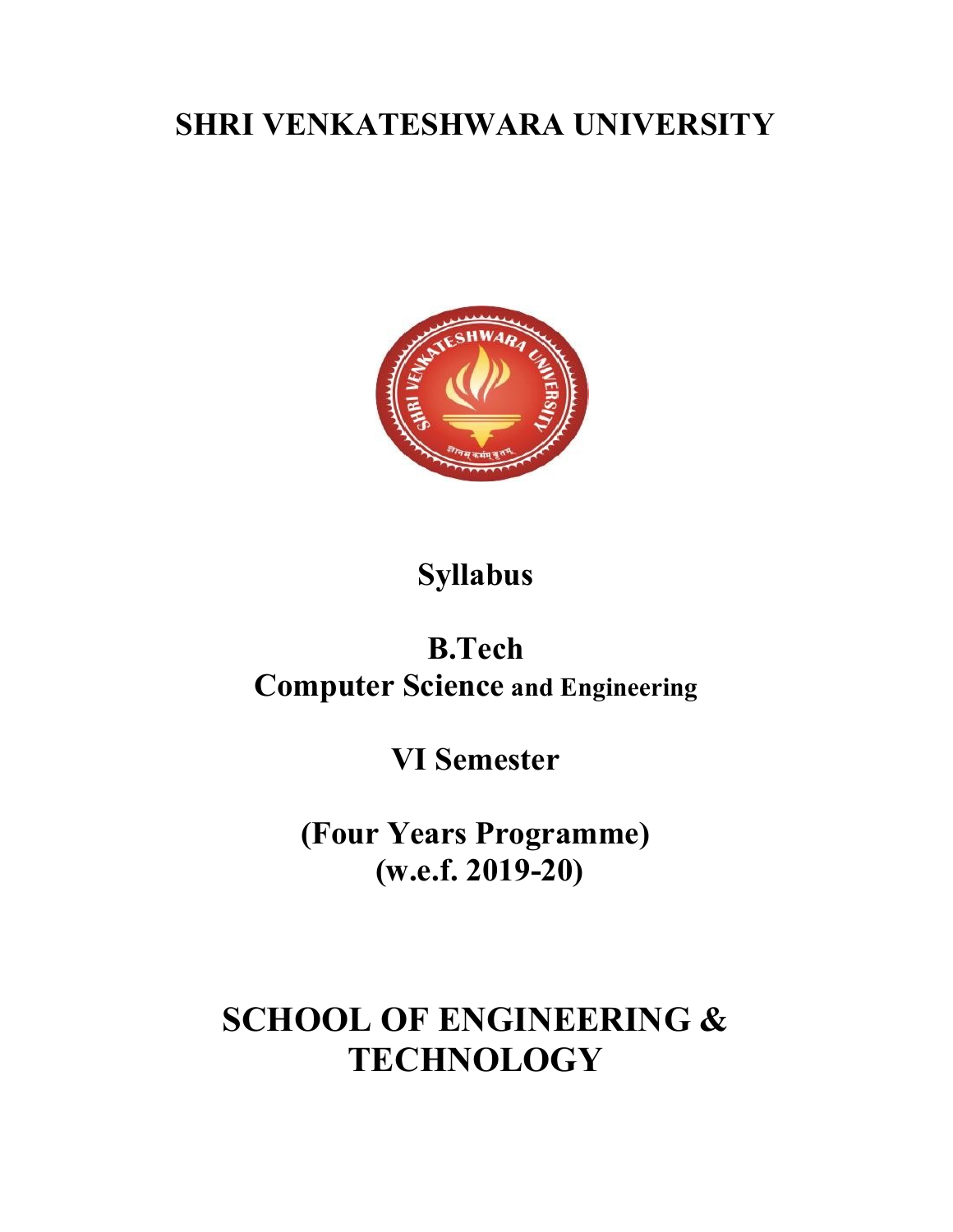|                |                |                                    |                |                 |                  |                          |                    | <b>Computer Science and Engineering</b> |                 |    |                        |               |                |
|----------------|----------------|------------------------------------|----------------|-----------------|------------------|--------------------------|--------------------|-----------------------------------------|-----------------|----|------------------------|---------------|----------------|
|                |                |                                    |                |                 |                  |                          | <b>VI-SEMESTER</b> |                                         |                 |    |                        |               |                |
| SI             | Sub<br>ject    | Subject                            | <b>Periods</b> |                 |                  | <b>Evaluation Scheme</b> |                    |                                         | End<br>Semester |    | <b>Tota</b>            | <b>Credit</b> |                |
| N<br>0.        | Co<br>des      |                                    | L              | T               | $\mathbf P$      | <b>CT</b>                | <b>TA</b>          | Tota<br>-1                              | P<br>${\bf S}$  | TE | ${\bf P}$<br>${\bf E}$ |               |                |
| $\mathbf{1}$   | <b>SCS-601</b> | Complier Design                    | k              | $\vert 0 \vert$ | $\vert 0 \vert$  | 20                       | $10\,$             | 30                                      |                 | 70 |                        | 100           | 3              |
| $\overline{2}$ | <b>SCS-602</b> | Computer Networks                  | $\mathbf{E}$   | $\bf{0}$        | $\vert 0 \vert$  | 20                       | 10                 | 30                                      |                 | 70 |                        | 100           | $\mathfrak{Z}$ |
| 3              | <b>SCS-603</b> | Cryptography &<br>Network Security | $\overline{3}$ | $\theta$        | $\boldsymbol{0}$ | $\overline{20}$          | $\overline{10}$    | 30                                      |                 | 70 |                        | 100           | $\overline{3}$ |
| 4              | <b>SCS-604</b> | Internet-of-Things                 | $\overline{3}$ | $\overline{0}$  | $\boldsymbol{0}$ | $\overline{20}$          | $\overline{10}$    | 30                                      |                 | 70 |                        | 100           | $\mathfrak{Z}$ |
| 5              | <b>SOE-061</b> | Sociology, Society and<br>Culture  | $\overline{3}$ | $\overline{0}$  | $\mathbf{0}$     | 20                       | $10\,$             | 30                                      |                 | 70 |                        | 100           | $\mathfrak{Z}$ |
| 6              | $SCS-611$      | Complier Design Lab                | $\mathbf{0}$   | $\overline{0}$  | $\overline{4}$   |                          |                    |                                         | 50              |    |                        | 50            | $\overline{2}$ |
|                | $SCS-612$      | Computer Networks Lab              | $\mathbf{0}$   | $\overline{0}$  | $\overline{4}$   |                          |                    |                                         | 50              |    |                        | 50            | $\overline{2}$ |
| $\overline{7}$ |                | SCS-613 Project Stage -I           | $\overline{0}$ |                 | $0\vert 6$       |                          |                    |                                         | 50 <sup>°</sup> |    | 50                     | 100           | $\overline{3}$ |
|                |                |                                    |                |                 |                  |                          |                    |                                         |                 |    |                        | 700           | 22             |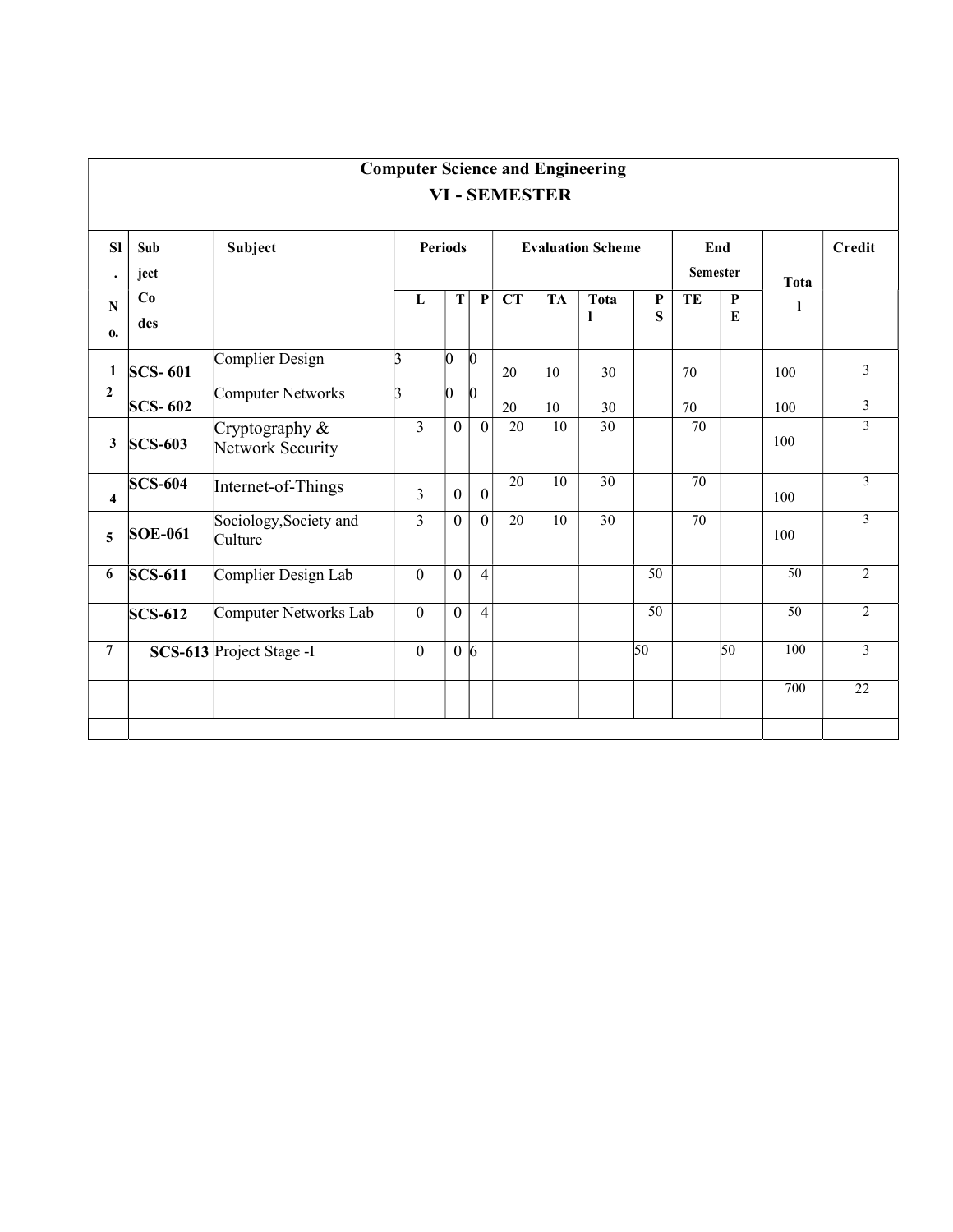| <b>SCS-601</b> | <b>Complier Design</b>                  | 3L:0T:0P | 3 Credits |
|----------------|-----------------------------------------|----------|-----------|
|                |                                         |          |           |
|                | Pre-requisites   PCC-CS 302, PCC-CS 502 |          |           |

#### Objectives of the course

- To understand and list the different stages in the process of compilation.
- Identify different methods of lexical analysis
- Design top-down and bottom-up parsers
- Identify synthesized and inherited attributes
- Develop syntax directed translation schemes
- Develop algorithms to generate code for a target machine

#### Detailed contents

#### Module 1:

The aim is to learn how to design and implement a compiler and also to study the underlying theories. The main emphasis is for the imperative language. Introduction: Phases of compilation and overview. Lexical Analysis (scanner): Regular languages, finite automata, regular expressions, from regular expressions to finite automata, scanner generator (lex, flex).Syntax Analysis (Parser): Context-free languages and grammars, push-down automata, LL(1) gram-mars and top-down parsing, operator grammars, LR(O), SLR(1), LR(1), LALR(1) grammars and bottom-up parsing, ambiguity and LR parsing, LALR(1) parser generator (yacc, bison)Semantic Analysis: Attribute grammars, syntax directed definition, evaluation and flow of attribute in a syntax tree. Symbol Table: Its structure, symbol attributes and management. Run-time environment: Procedure activation, parameter passing, value return, memory allocation, and scope. Intermediate Code Generation: Translation of different language features, different types of intermediate forms. Code Improvement (optimization): Analysis: control-flow, data-flow dependence etc.; Code improvement local optimization, global optimization, loop optimization, peep-hole optimization etc. Architecture dependent code improvement: instruction scheduling (for pipeline), loop optimization (for cache memory) etc. Register allocation and target code generation Advanced topics: Type systems, data abstraction, compilation of Object Oriented features and non-imperative programming languages.

#### Course Outcomes

- 1. For a given grammar specification develop the lexical analyser
- 2. For a given parser specification design top-down and bottom-up parsers
- 3. Develop syntax directed translation schemes
- 4. Develop algorithms to generate code for a target machine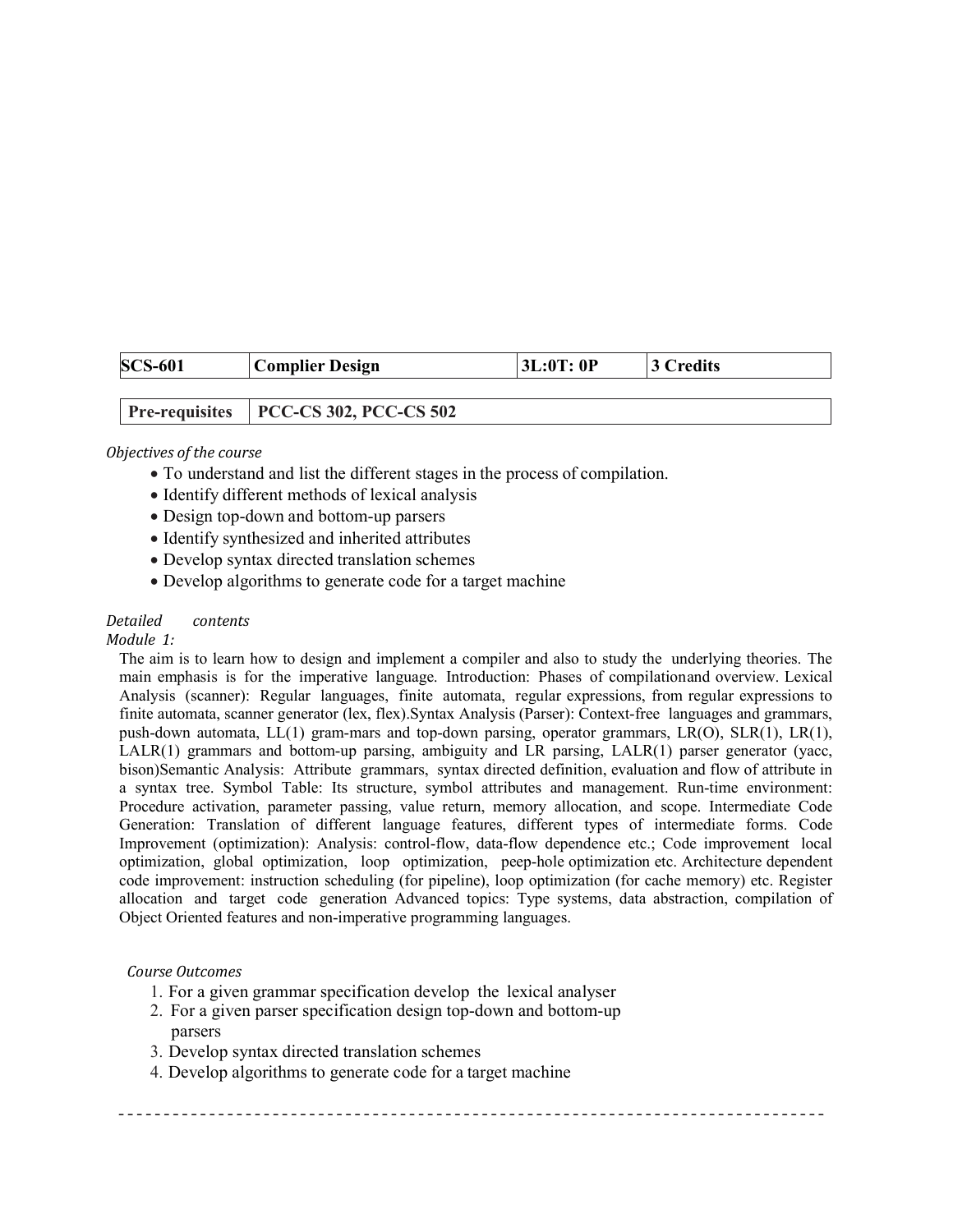| <b>SCS602</b> | <b>Computer Networks</b>                                 | 3L:0T:0P | 3 Credits |
|---------------|----------------------------------------------------------|----------|-----------|
|               |                                                          |          |           |
|               | $\vert$ Pre-requisites $\vert$ PCC-CS - 402 PCC-CS - 403 |          |           |

#### Objectives of the course

- To develop an understanding of modern network architectures from a design and performance perspective.
- To introduce the student to the major concepts involved in wide-area networks (WANs), local area networks (LANs) and Wireless LANs (WLANs).
- To provide an opportunity to do network programming
- To provide a WLAN measurement ideas.

#### Detailed contents

#### Module 1:

Data communication Components: Representation of data and its flow Networks , Various Connection Topology, Protocols and Standards, OSI model, Transmission Media, LAN: Wired LAN, Wireless LANs, Connecting LAN and Virtual LAN, Techniques for Bandwidth utilization: Multiplexing - Frequency division, Time division and Wave division, Concepts on spread spectrum.

#### Module 2:

Data Link Layer and Medium Access Sub Layer: Error Detection and Error Correction - Fundamentals, Block coding, Hamming Distance, CRC; Flow Control and Error control protocols - Stop and Wait, Go back – N ARQ, Selective Repeat ARQ, Sliding Window, Piggybacking, Random Access, Multiple access protocols -Pure ALOHA, Slotted ALOHA, CSMA/CD,CDMA/CA

#### Module 3:

Network Layer: Switching, Logical addressing – IPV4, IPV6; Address mapping – ARP, RARP, BOOTP and DHCP–Delivery, Forwarding and Unicast Routing protocols.

#### Module 4:

Transport Layer: Process to Process Communication, User Datagram Protocol (UDP), Transmission Control Protocol (TCP), SCTP Congestion Control; Quality of Service, QoS improving techniques: Leaky Bucket and Token Bucket algorithm.

#### Module 5:

Application Layer: Domain Name Space (DNS), DDNS, TELNET, EMAIL, File Transfer Protocol (FTP), WWW, HTTP, SNMP, Bluetooth, Firewalls, Basic concepts of Cryptography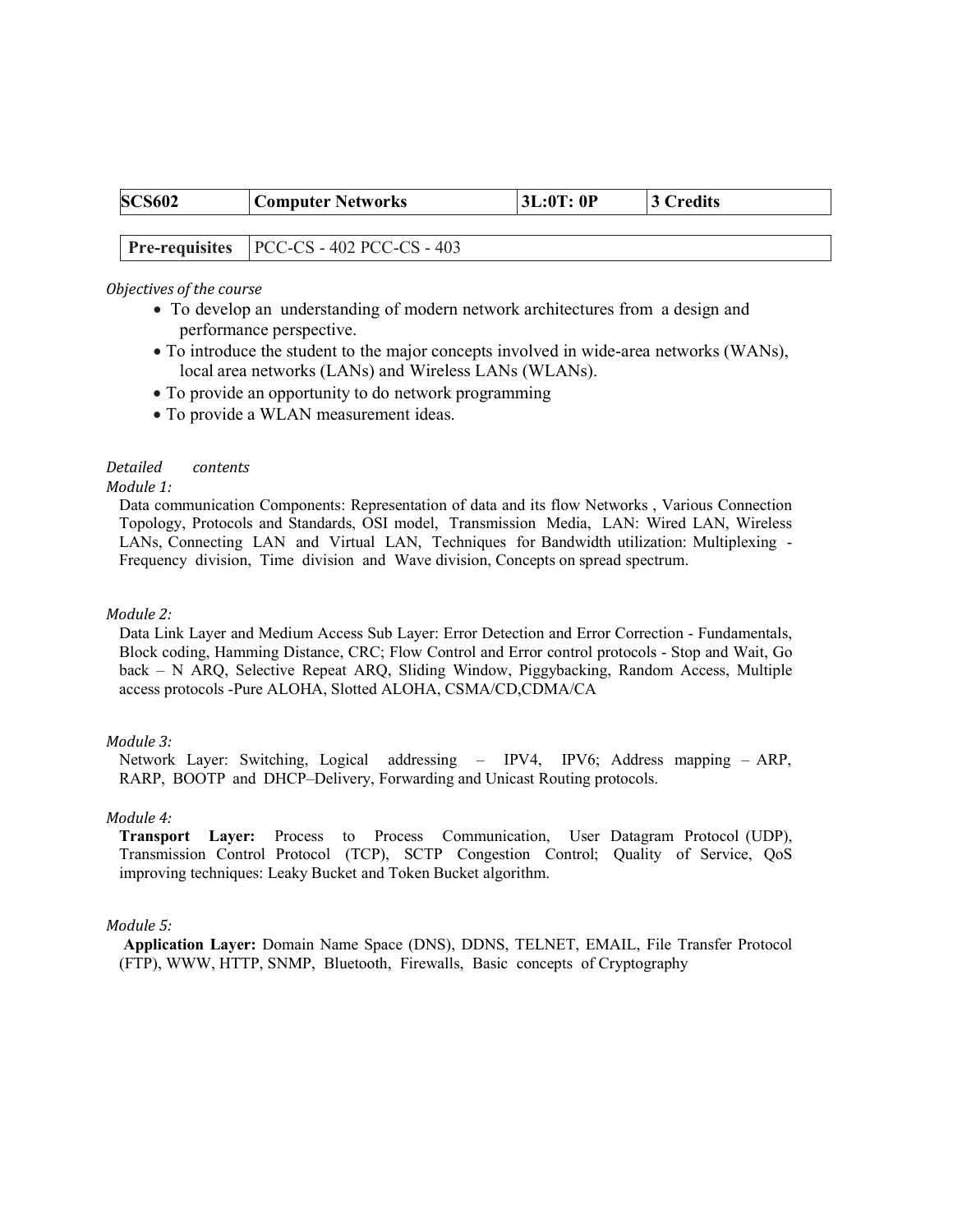#### Suggested books

- 1. Data Communication and Networking, 4th Edition, Behrouz A. Forouzan, McGraw-Hill.
- 2. Data and Computer Communication, 8th Edition, William Stallings, Pearson Prentice Hall India.

Suggested reference books

- 1. Computer Networks, 8th Edition, Andrew S. Tanenbaum, Pearson New International Edition.
- 2. Internetworking with TCP/IP, Volume 1, 6th Edition Douglas Comer, Prentice Hall of India.
- 3. TCP/IP Illustrated, Volume 1, W. Richard Stevens, Addison-Wesley, United States of America.

#### Course Outcomes

- 1. Explain the functions of the different layer of the OSI Protocol.
- 2. Draw the functional block diagram of wide-area networks (WANs), local area networks (LANs) and Wireless LANs (WLANs) describe the function of each block.
- 3. For a given requirement (small scale) of wide-area networks (WANs), local area networks (LANs) and Wireless LANs (WLANs) design it based on the market available component
- 4. For a given problem related TCP/IP protocol developed the network programming.
- 5. Configure DNS DDNS, TELNET, EMAIL, File Transfer Protocol (FTP), WWW, HTTP, SNMP, Bluetooth, Firewalls using open source available software and tools.

### SCS -603 CRYPTOGRAPHY & NETWORK SECURIT

#### Unit-I  $\qquad \qquad \qquad$  10

Introduction to security attacks, services and mechanism, Classical encryption techniquessubstitution ciphers and transposition ciphers, cryptanalysis, steganography, Stream and block ciphers.

Modern Block Ciphers: Block ciphers principles, Shannon's theory of confusion and diffusion, fiestal structure, Data encryption standard(DES), Strength of DES, Idea of differential cryptanalysis, block cipher modes of operations, Triple DES

#### Unit-II and the contract of the contract of the contract of the contract of the contract of the contract of the contract of the contract of the contract of the contract of the contract of the contract of the contract of th

Introduction to group, field, finite field of the form GF(p), modular arithmetic, prime and relative primenumbers, Extended Euclidean Algorithm,

Advanced Encryption Standard (AES) encryption and decryptionFermat's and Euler's theorem, Primarily testing, Chinese Remainder theorem, Discrete Logarithmic Problem,Principals of public key crypto systems, RSA algorithm, security of RSA

#### Unit-III 10

Message Authentication Codes: Authentication requirements, authentication functions, message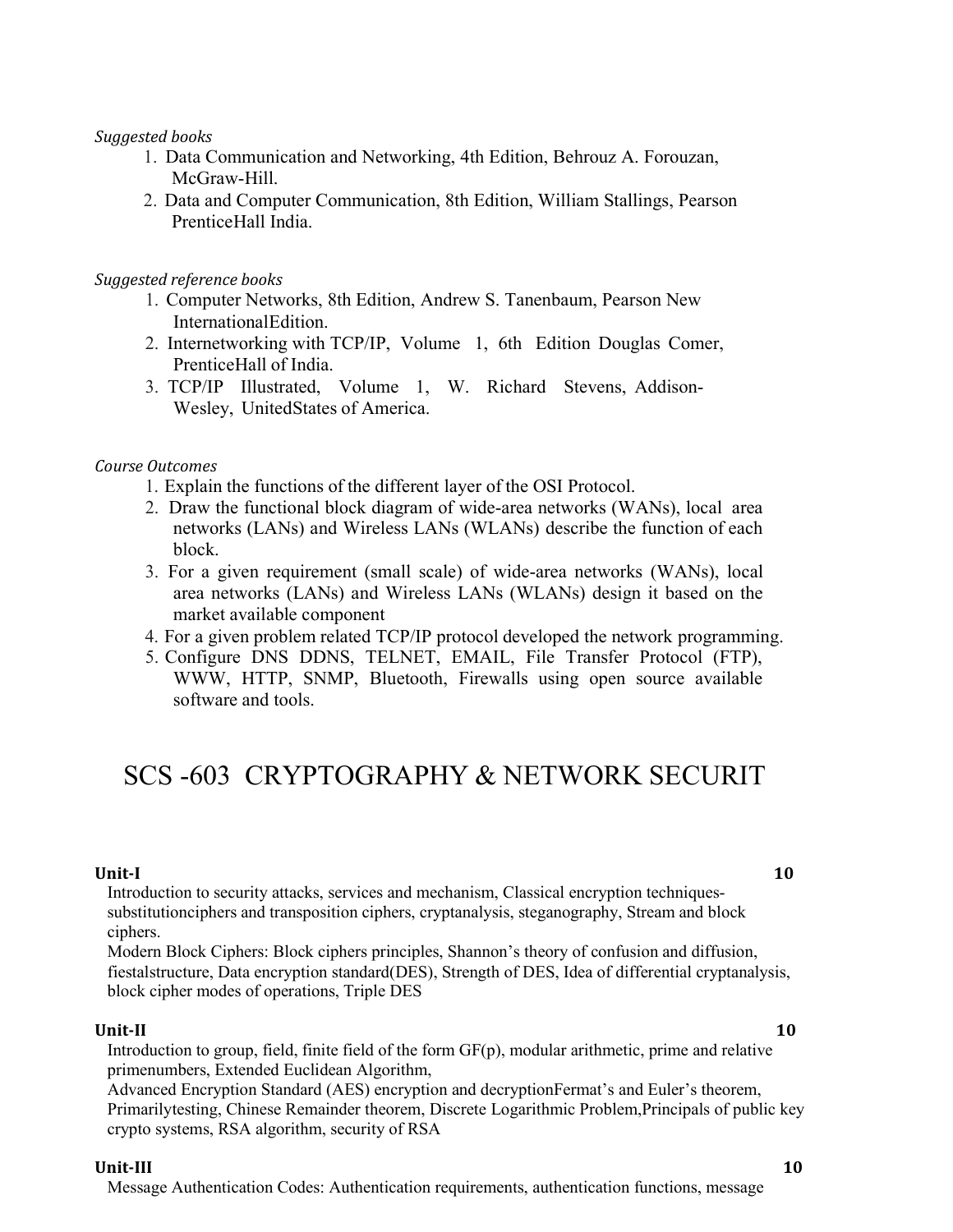authentication code, hash functions, birthday attacks, security of hash functions, Secure hash algorithm (SHA)

Digital Signatures: Digital Signatures, Elgamal Digital Signature Techniques, Digital signature standards (DSS), proof of digital signature algorithm,

#### Unit-IV 10

Key Management and distribution: Symmetric key distribution, Diffie-Hellman Key Exchange, Publickey distribution, X.509 Certificates, Public key Infrastructure. Authentication Applications:

Kerberos, Electronic mail security: pretty good privacy (PGP), S/MIME.

#### Unit-V  $10$

IP Security: Architecture, Authentication header, Encapsulating security payloads, combining security associations, key management.

Introduction to Secure Socket Layer, Secure electronic, transaction (SET) System Security: Introductory idea of Intrusion, Intrusion detection, Viruses and related threats, firewalls

### TOTAL: 45 PERIODS

#### REFERENCES:

- 1. William Stallings, "Cryptography and Network Security: Principals and Practice", Pearson Education.
- 2. Behrouz A. Frouzan: Cryptography and Network Security, Tata McGraw Hill
- 3. C K Shyamala, N Harini, Dr. T.R.Padmnabhan Cryptography and Security ,Wiley
- 4. Bruce Schiener, "Applied Cryptography". John Wiley & Sons
- 5. Bernard Menezes," Network Security and Cryptography", Cengage Learning.
- 6. AtulKahate, "Cryptography and Network Security", Tata McGraw Hill

# SCS 604 Internet of Things

### Learning Objectives:

Students will understand the concepts of Internet of Things and can able to build IoT applications.

# Detailed Syllabus:

| Sr.<br>N <sub>0</sub> | <b>Topic</b>                                                                                                                                                                                           | Lecture<br><b>Hours</b> |  |
|-----------------------|--------------------------------------------------------------------------------------------------------------------------------------------------------------------------------------------------------|-------------------------|--|
|                       | <b>Introduction to IoT</b><br>Defining IoT, Characteristics of IoT, Physical design of IoT, Logical<br>design of IoT, Functional blocks of IoT, Communication models &<br><b>APIs</b>                  | 6                       |  |
| 12                    | <b>IoT &amp; M2M</b><br>Machine to Machine, Difference between IoT and M2M, Software<br>define Network                                                                                                 | 6                       |  |
| 13                    | <b>Network &amp; Communication aspects</b><br>Wireless medium access issues, MAC protocol survey, Survey<br>routing protocols, Sensor deployment & Node discovery, Data<br>aggregation & dissemination | 16                      |  |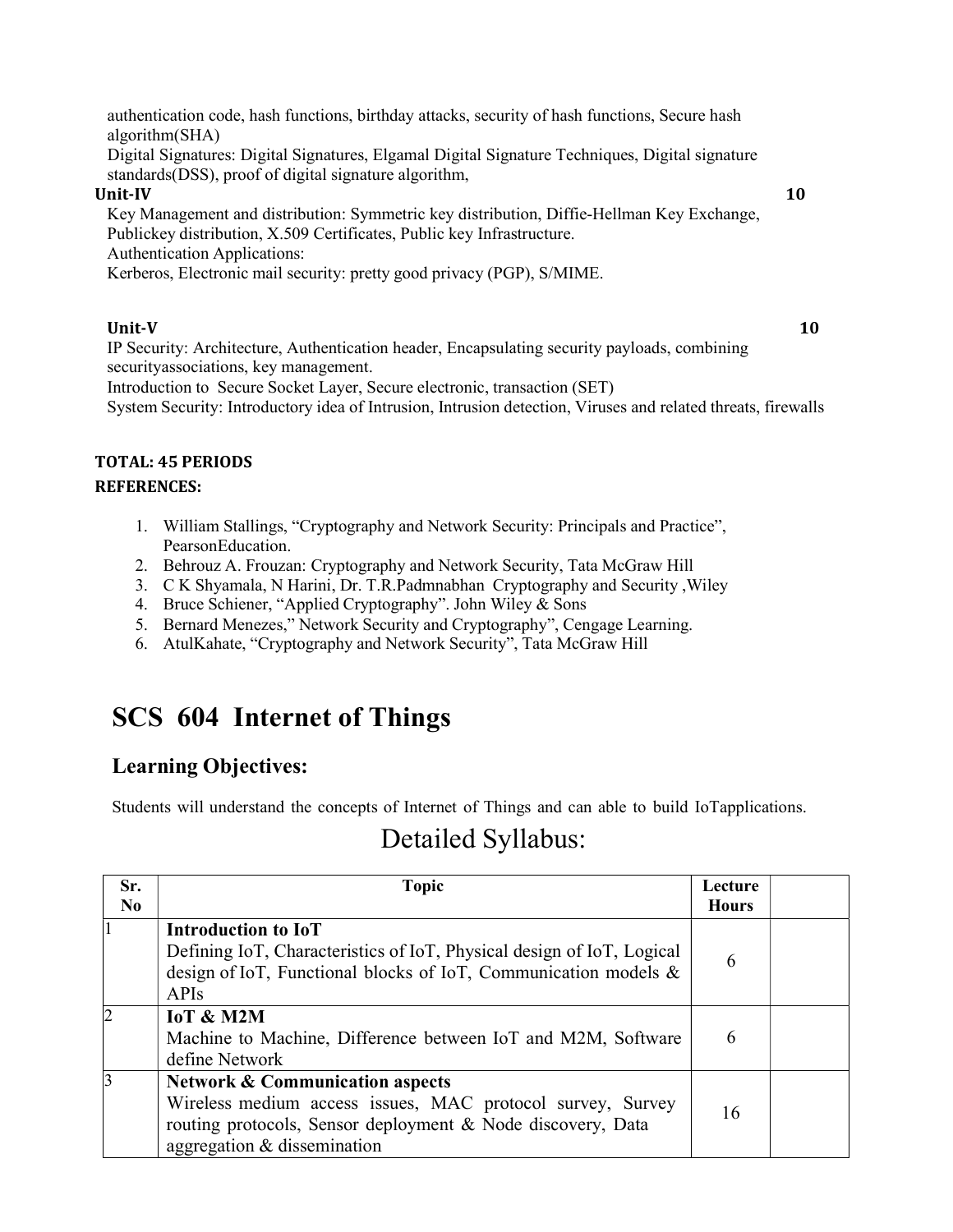|                 | <b>Challenges in IoT</b><br>Design challenges, Development challenges, Security challenges,<br>Other challenges                                                                                                                                        | 10 |  |
|-----------------|--------------------------------------------------------------------------------------------------------------------------------------------------------------------------------------------------------------------------------------------------------|----|--|
| $\overline{5}$  | Domain specific applications of IoT<br>Home automation, Industry applications, Surveillance applications,<br>Other IoT applications                                                                                                                    | 6  |  |
| $\vert 6 \vert$ | <b>Developing IoTs</b><br>Introduction to Python, Introduction to different IoT tools,<br>Developing applications through IoT tools, Developing sensor based<br>application through embedded system platform, Implementing IoT<br>concepts with python | 16 |  |
|                 |                                                                                                                                                                                                                                                        | 60 |  |

### Instructional Method and Pedagogy:

- At the start of course, the course delivery pattern, prerequisite of the subject will be discussed.
- Lectures will be conducted with the aid of multi-media projector, black board, OHP etc.
- Attendance is compulsory in lecture and laboratory which carries 10 marks in overall evaluation.
- One internal exam will be conducted as a part of internal theory evaluation.
- Assignments based on the course content will be given to the students for each unit and will be evaluated at regular interval evaluation.
- Surprise tests/Quizzes/Seminar/tutorial will be conducted having a share of five marks in the overall internal evaluation.
- The course includes a laboratory, where students have an opportunity to build an appreciation for the concepts being taught in lectures.
- Experiments shall be performed in the laboratory related to course contents.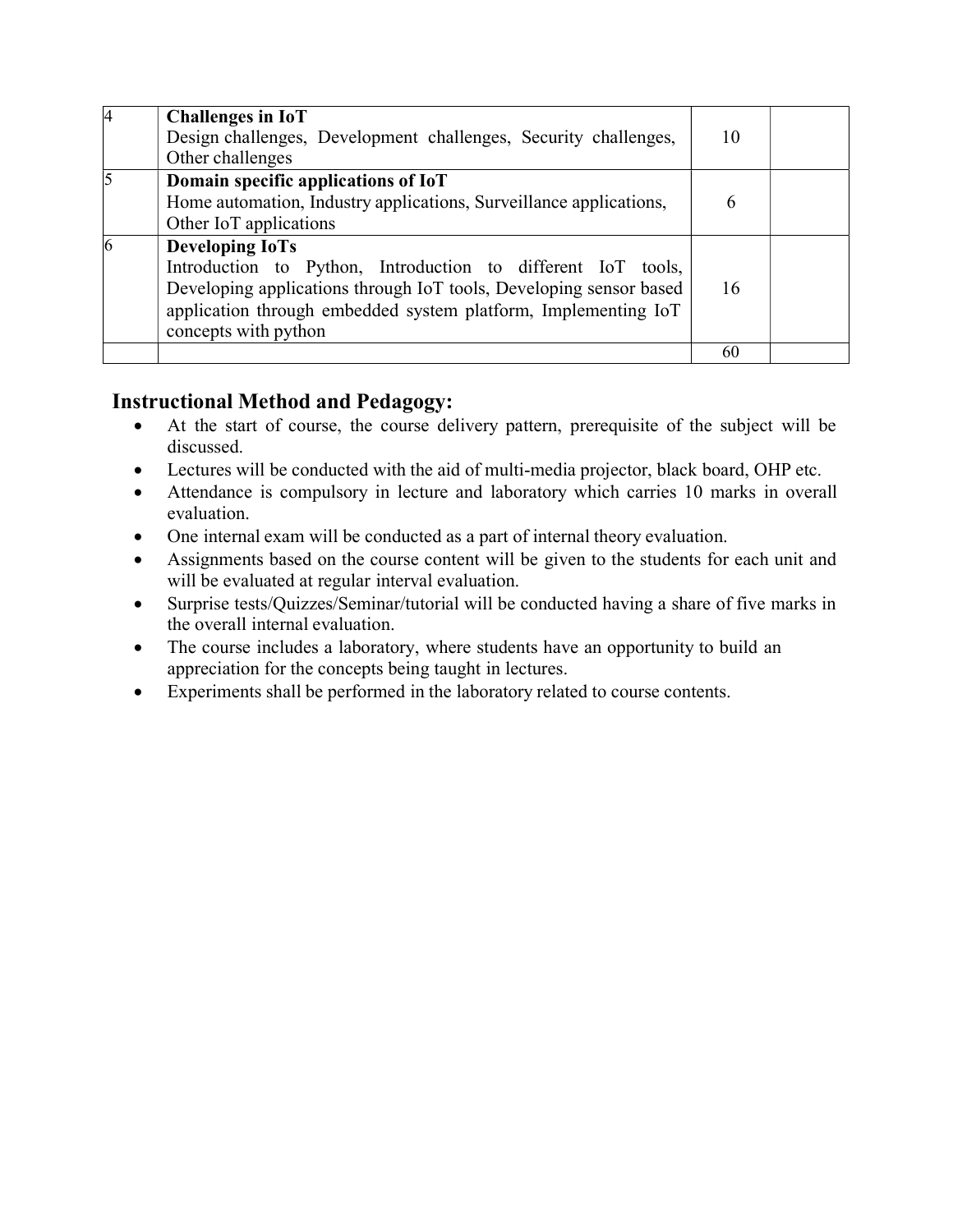#### STUDENTS LEARNING OUTCOMES:

On successful completion of the course, the student will:

- Understand the concepts of Internet of Things
- Analyze basic protocols in wireless sensor network
- Design IoT applications in different domain and be able to analyze their performance
- Implement basic IoT applications on embedded platform

Reference Books:

- 1. Vijay Madisetti, Arshdeep Bahga, "Internet of Things: A Hands-On Approach"
- 2. Waltenegus Dargie,Christian Poellabauer, "Fundamentals of Wireless Sensor Networks: Theory and Practice"

### SOE-061 SOCIOLOGY, SOCIETY AND **CULTURE**

#### 1. OBJECTIVE:

This is one of the foundation course of Humanities (in Foundation Area 1). It strengthens the interest of the student in social issues and demonstrate both the process and challenge of scientific observation and analysis of social behaviour and social data. It focuses on the understanding of basic concepts and descriptive materials of sociology which is considered a tool for identifying the process of idea and a scientific approach for continuing social observation and analysis.

#### 2. COUSE TOPICS:

### 2.1 Unit I:Sociology as a Science (7 hours) 1. Sociology and common Sense 2. Sociology and current affairs

- 3. Sociology as a science
- 4. Logic in sociological inquiry
- 5. Sociology of action
- 6. The field and relevance of sociology
- 7. Positivism

#### 2.2 Unit II: Society and Culture (12 hours)

- 1. Culture and society
- 2. The structure of culture
- Cultural Traits and complexes
- Subcultures and counter cultures
- Cultural integration
- Cultural relativism
- Real and Ideal culture